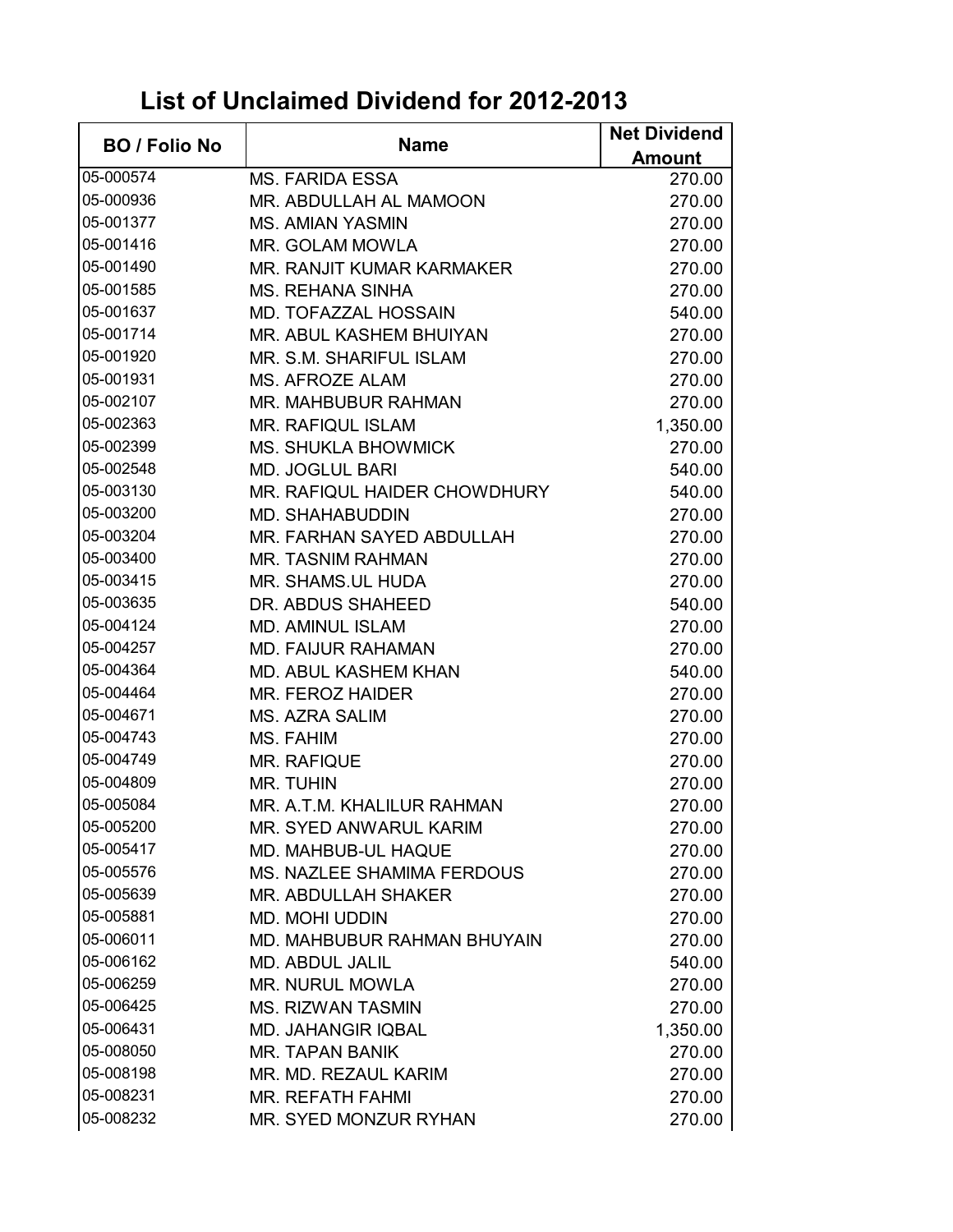| 05-008432              | MR. A.K.M.SIDDIQUE ULLAH                     | 270.00           |
|------------------------|----------------------------------------------|------------------|
| 05-008500              | <b>MR. SAIDUR RAHMAN</b>                     | 810.00           |
| 05-008513              | MR. ABU MOHAMMAD                             | 270.00           |
| 05-008518              | <b>MR. NURUL ISLAM</b>                       | 270.00           |
| 05-008519              | MR. ZAFAR IQBAL                              | 270.00           |
| 05-008688              | MR. MANZURUL KARIM                           | 810.00           |
| 05-008881              | MR. ZIAUDDIN CHOWDHURY                       | 270.00           |
| 05-008931              | MR. MD. BANI AMIN                            | 540.00           |
| 05-009107              | MR. MD. FAKRUL ISLAM                         | 810.00           |
| 05-009293              | <b>MR. MANIR AHMAD</b>                       | 270.00           |
| 05-009418              | MR. M. MONJURUL AHSAN                        | 810.00           |
| 05-009510              | MR. M.A. SATTAR                              | 540.00           |
| 05-009570              | MR. RAIS UDDIN (RUBEL)                       | 270.00           |
| 05-009571              | <b>MR. ABDUL BATEN</b>                       | 270.00           |
| 05-009574              | MR. A.S.M. NUR UDDIN KAMAL                   | 540.00           |
| 05-009623              | MR. MD. MOFIZ ULLAH                          | 540.00           |
| 05-009673              | MS. MHAJABIN BEGUM KOLI                      | 1,620.00         |
| 05-009720              | <b>MR. ABDUR RUB</b>                         | 810.00           |
| 05-009790              | <b>MR. HUMAYUN KABIR</b>                     | 810.00           |
| 05-009803              | <b>MR. MAHIDUL ISLAM</b>                     | 1,620.00         |
| 05-009816              | <b>MR. ATIQUR RAHMAN</b>                     | 270.00           |
| 05-009826              | <b>MR. HOSSAIN SADAT</b>                     | 540.00           |
| 05-009840              | MR. A.S.M. SHAHIDUZZAMAN                     | 540.00           |
| 05-009842              | MR. SULTANUDDIN AHMED                        | 540.00           |
| 05-009852              | MR. MD. IFTEKAR ALI                          | 270.00           |
| 05-009871              | MR. MD. SAWKAT ALAM                          | 540.00           |
| 05-009896              | MR. MOHAMMAD ALI                             | 540.00           |
| 05-009903              | MR. KHANDAKER MD. SHAHIDUL ISLAM             | 810.00           |
| 05-009914              | MR. NURUZZAMAN                               | 540.00           |
| 05-009928              | MR. MD. REZWAN HOSSAIN                       | 540.00           |
| 05-009970              | MR. MD. ANWAR HOSSAIN                        | 540.00           |
| 05-009973              | MR. MD. SALIM                                | 540.00           |
| 05-009994              | MR. MD. ABUL HOSSAIN                         | 540.00           |
| 05-010009              | <b>MR. KAZI SAIF UDDIN</b>                   | 270.00           |
| 05-010040              | MR. S.M. IQBAL BABU                          | 270.00           |
| 05-010042              | MR. DILIP KUMAR SAHA                         | 270.00           |
| 05-010147<br>05-010244 | MR. ALIMUZZAMAN                              | 270.00           |
|                        | <b>MR. BABAR CHOWDHURY</b>                   | 270.00           |
| 05-010289<br>05-010293 | MR. MD. KAMAL HOSSAIN                        | 540.00           |
| 05-010296              | MR. MD. BAZLUR RAHMAN                        | 270.00           |
| 05-010298              | MR. LUTFAR RAHMAN KHAN                       | 270.00           |
| 05-010399              | <b>MR. MD. MONIRUL ISLAM</b>                 | 270.00           |
| 05-010433              | MR. MD. ABDUL AHAD<br><b>MR. AVIJIT SAHA</b> | 810.00           |
| 05-010515              | MR. GAZI MD. TAWHIDUZZAMAN                   | 270.00<br>540.00 |
| 05-010544              | MR. NAZIM                                    | 270.00           |
| 05-010563              | <b>MR. BADRUL HASSAN</b>                     | 540.00           |
|                        |                                              |                  |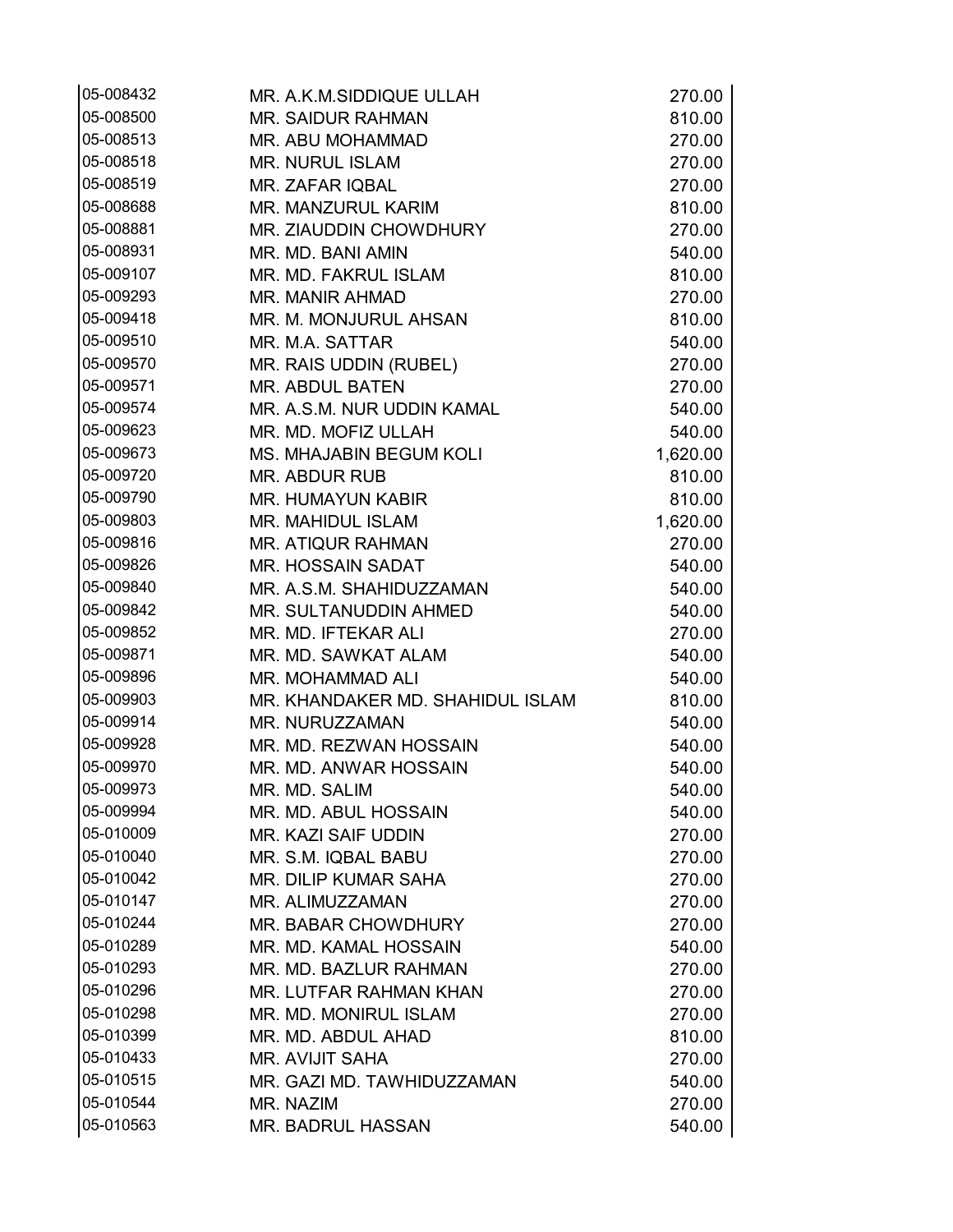| 05-010582 | MR. MD. IMR.AN ALI             | 540.00   |
|-----------|--------------------------------|----------|
| 05-010596 | MR. MD. SHAHEEN KHAN           | 270.00   |
| 05-010620 | <b>MR. RAZU AHMED</b>          | 270.00   |
| 05-010638 | MR. SHAHBUDDIN KHAN            | 270.00   |
| 05-010654 | MR. NUR MOHAMMAD MAJUMD.ER     | 270.00   |
| 05-010662 | MR. MD. ABDUL-AL-MAMUN         | 270.00   |
| 05-010675 | MR. ZAHEDUL ISALM              | 1,080.00 |
| 05-010689 | MR. SYED HAMIDUR RAHMAN        | 540.00   |
| 05-010735 | MR. S.M. MONIR                 | 810.00   |
| 05-010758 | MR. MD. SHAH ALAM              | 270.00   |
| 05-010778 | MR. MD. MANZAR HOSSAIN         | 270.00   |
| 05-010789 | MR. MOHAMMAD SHAJAHAN          | 540.00   |
| 05-010792 | MR. MD. MAHFUZUR RAHMAN        | 270.00   |
| 05-010814 | MR. MASUM                      | 270.00   |
| 05-010846 | MR. MD. HELAL UDDIN KAHN       | 540.00   |
| 05-010868 | MR. MD. ZAINUL ABEDIN          | 270.00   |
| 05-010896 | MR. MD. ZAHANGIR HOSSAIN       | 270.00   |
| 05-010904 | <b>MR. SOHEL RAHMAN</b>        | 270.00   |
| 05-010921 | MR. SACHI DULAL DAS            | 270.00   |
| 05-010942 | <b>MR. MAHMUD IQBAL</b>        | 270.00   |
| 05-010986 | MR. MUHAMMAD SAMIUR RAHMAN     | 270.00   |
| 05-010992 | MR. MD. MOSABBER               | 810.00   |
| 05-010995 | MR. MD. MONZIL HOSSAIN         | 540.00   |
| 05-011077 | MR. MD. MANJURUL ALAM          | 810.00   |
| 05-011102 | <b>MR. AHMED KHALID</b>        | 540.00   |
| 05-011141 | <b>MS. NAZMA BEGUM</b>         | 270.00   |
| 05-011179 | MR. MD. MAZIBUR RAHMAN         | 540.00   |
| 05-011194 | MR. FARID ALAM MIAH            | 135.00   |
| 05-011221 | MR. BABUL                      | 270.00   |
| 05-011225 | MR. MD. ZUBAIR AHMED RUMI      | 270.00   |
| 05-011231 | <b>MR. SUMANTA KR BOSE</b>     | 270.00   |
| 05-011361 | <b>MR. SHEIKH ARFAN HOSSIN</b> | 270.00   |
| 05-011428 | MR. MD. FAZLUL HAQUE MOLLIK    | 540.00   |
| 05-011440 | MR. HAJI MD. IDRIS             | 540.00   |
| 05-011502 | MR. MD. MIJANUR RAHMAN         | 540.00   |
| 05-011514 | MR. MD. HAIDER ALI             | 540.00   |
| 05-011533 | MR. MD. ILIAS ZABED            | 270.00   |
| 05-011606 | MR. M.A.HELAL CHOUDHURY        | 540.00   |
| 05-011661 | MR. MUHAMMAD MASUD HASSAN      | 270.00   |
| 05-011787 | MR. MD. MUZIBUR RAHMAN         | 810.00   |
| 05-011793 | MR. MD. MANIRUL ISLAM          | 270.00   |
| 05-011813 | MR. FAZLE AKBAR CHOWDHURY      | 540.00   |
| 05-011844 | <b>MR. SAIFUL ISLAM SAYEM</b>  | 810.00   |
| 05-011883 | <b>MOSTAFA KAMAL</b>           | 270.00   |
| 05-011903 | MR. FARUK AHMED                | 540.00   |
| 05-011906 | MR. GAZI MD. SHAHJAHAN         | 270.00   |
| 05-011999 | <b>MRS. MINA HOOR JAHAN</b>    | 540.00   |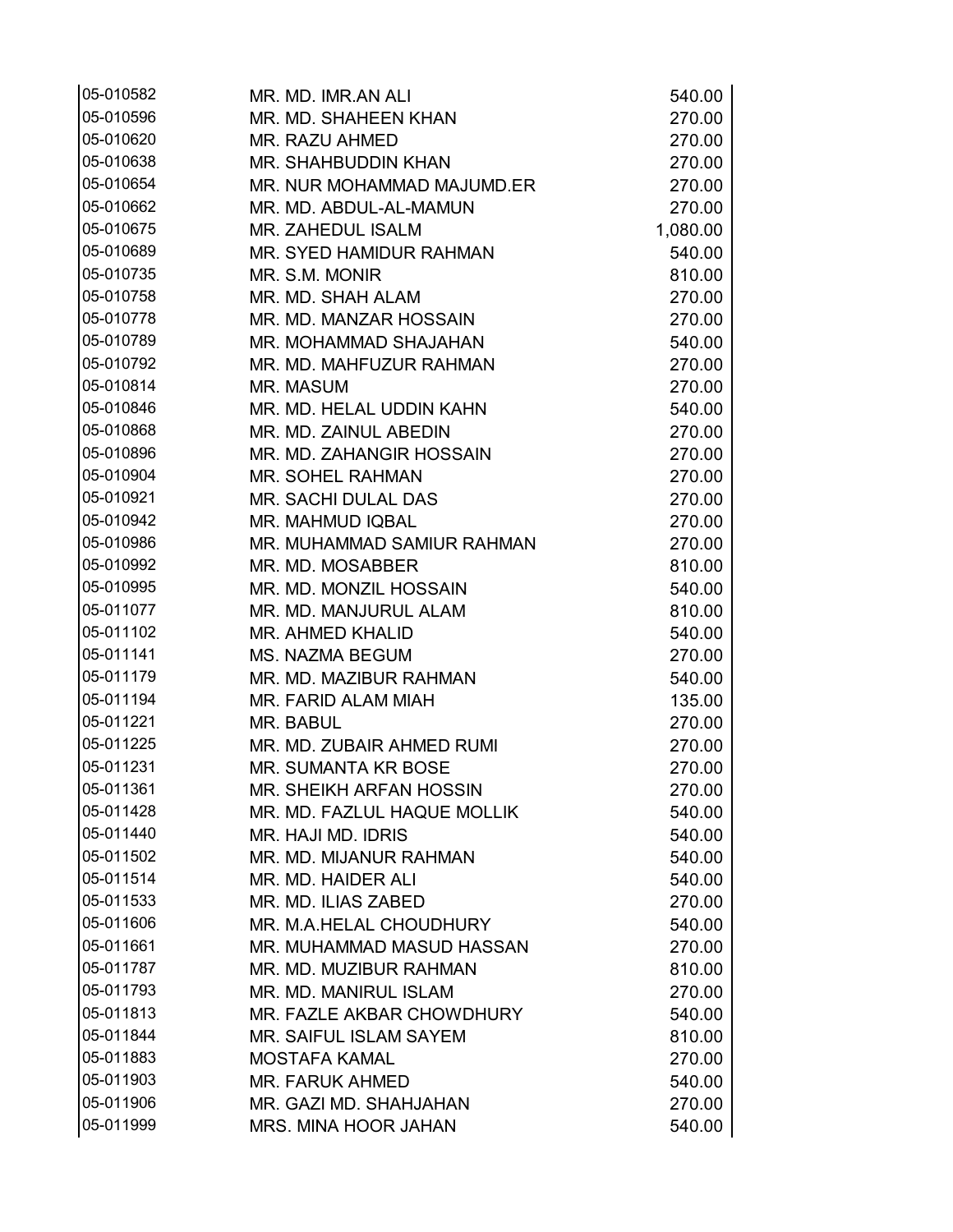| 05-012027              | MR. MD. RAQUIBUL AWAL                          | 540.00           |
|------------------------|------------------------------------------------|------------------|
| 05-012088              | MR. MD.TOFAIL AHMED                            | 270.00           |
| 05-012119              | MR. M.ASHRAFUL ALIM                            | 270.00           |
| 05-012180              | <b>MR. SERAJUL ISLAM</b>                       | 1,350.00         |
| 05-012181              | MR. MD. MAQSUD ALAM                            | 270.00           |
| 05-012196              | <b>MR. MONIRUL ISLAM</b>                       | 810.00           |
| 05-012380              | MR. MD. ANISUZZAMAN                            | 540.00           |
| 05-012457              | MR. A.K.M. MAHFUZUL ALAM                       | 1,080.00         |
| 05-012543              | MR. MD. ZAHIRUL HAQUE                          | 270.00           |
| 05-012593              | MR. KAZI EMARAT HOSSEN                         | 540.00           |
| 05-012648              | <b>MS. SHAHAN ARA BEGUM</b>                    | 270.00           |
| 05-012751              | MR. MOHAMMOD ZIAUL HAQ.                        | 540.00           |
| 05-012849              | MR. A. RAHIM CHOWDHURY                         | 540.00           |
| 05-012856              | MR. MABROOR MAHMOOD                            | 540.00           |
| 05-012944              | MR. MD.NURUZZAMAN                              | 270.00           |
| 05-013003              | MR. MD. ANWAR HOSSAIN                          | 1,350.00         |
| 05-013006              | MR. R.K.CHOWDHURY                              | 270.00           |
| 05-013040<br>05-013137 | <b>MR. AMIT ISLAM</b>                          | 540.00           |
| 05-013407              | MR. MOHD. AHASAN ULLAH                         | 270.00<br>270.00 |
| 05-013493              | MR. AZIZUR RAHMAN(PRINCE)<br>MR. JOYNAL ABEDIN | 270.00           |
| 05-013716              | MR. TALAL NOMAN                                | 270.00           |
| 05-013854              | <b>MR. SAGIR AHMED</b>                         | 540.00           |
| 05-013917              | <b>MR. SHAHIDUL ISLAM</b>                      | 270.00           |
| 05-014038              | MR. MD.ABDUL KASHEM WARSI                      | 270.00           |
| 05-014130              | MR. ABDUL JABBAR                               | 270.00           |
| 05-014288              | MR. MD. AL-AMIN                                | 270.00           |
| 05-014305              | MR. MD.MAKSUD OMAR                             | 270.00           |
| 05-014446              | MR. MOHAMMAD ALI                               | 540.00           |
| 05-014533              | MR. MD. SHAFIUDDIN                             | 270.00           |
| 05-014713              | <b>MRS. MEHERUN NESSA</b>                      | 270.00           |
| 05-014840              | <b>MRS. SHAJEDA KHANAM</b>                     | 270.00           |
| 05-014909              | MR. NIRMAL KUMAR DATTA                         | 540.00           |
| 05-015036              | MR. JANE ALAM SHOBUJ                           | 270.00           |
| 05-015201              | MR. MD. MAHMUDUL HASAN                         | 270.00           |
| 05-015266              | MR. MD. KUTUB UDDIN                            | 540.00           |
| 05-015305              | MR. MD. MOQBUL HOSSAIN                         | 540.00           |
| 05-015416              | MR. MD. ZAHANGIR ALAM                          | 270.00           |
| 05-015442              | MR. AL- HAJ ABDUR RASHID                       | 270.00           |
| 05-015446              | MR. A.K.M. MAZEDUR RAHMAN                      | 270.00           |
| 05-015642              | MR. MD. MAHBUBUR RAHMAN                        | 540.00           |
| 05-015822              | MR. MD. ZIAUR RAHMAN KHAN                      | 540.00           |
| 05-015951              | MR. MD.MOINUDDIN CHOWDHURY                     | 270.00           |
| 05-016102              | MR. MD. ZILLUR RAHMAN                          | 540.00           |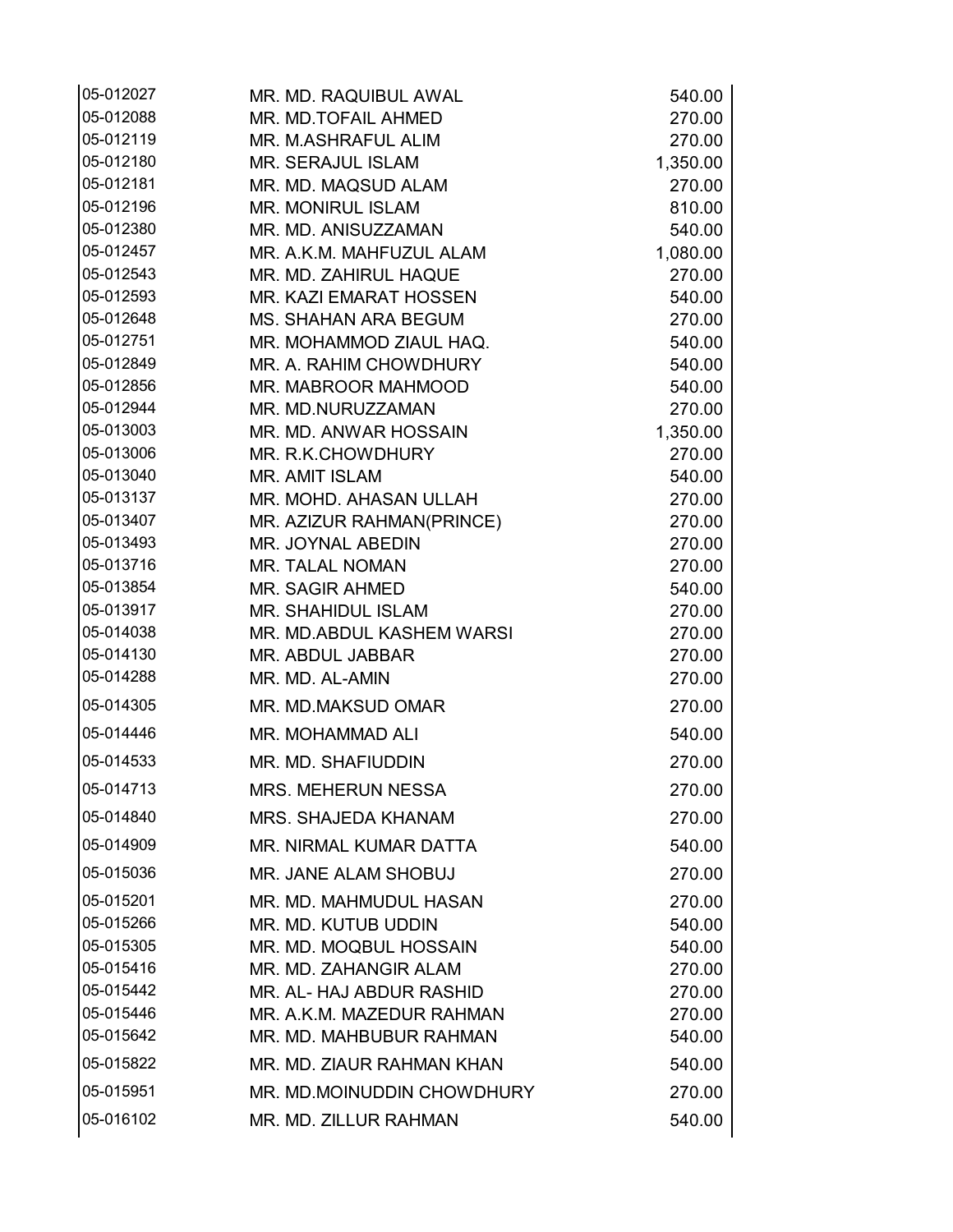| 1203800015306258 | <b>MD.MAHABUBUL ALAM FARUK</b>   | 90.00    |
|------------------|----------------------------------|----------|
| 1201900000012735 | AHMED JUNED NASIR                | 180.00   |
| 1203320006073560 | <b>SYED DELWAR HOSSAIN</b>       | 720.00   |
| 1201700013256075 | <b>SHAHIDA BEGUM</b>             | 270.00   |
| 1203120009204791 | MRS. HAFIZA RAZZAQUE             | 180.00   |
| 1202960004160353 | MOHAMMED ABDUL AWAL              | 180.00   |
| 1203800013052061 | <b>MD. ENAMUL HAQUE</b>          | 180.00   |
| 1203460000044977 | <b>SALAHUDDIN AHMED</b>          | 1,080.00 |
| 1202950004807994 | <b>MD. SHORIFUL ISLAM</b>        | 900.00   |
| 1203110015890824 | HAFIZ MAW. DELWAR HOSSAIN        | 450.00   |
| 1204460000049043 | <b>S.M. SHAFIQUR RAHMAN</b>      | 180.00   |
| 1201580014202361 | ASHRAF ULLAH CHOWDHURY           | 180.00   |
| 1204150032136920 | <b>ENAMUL HAQUE CHOWDHURY</b>    | 540.00   |
| 1202830023918229 | KAJI MD.KAIUM                    | 900.00   |
| 1203390045873031 | <b>JOYANTA KUMAR ROY</b>         | 360.00   |
| 1201700049793717 | SHAH MUHAMMAD NUR-UN NABI        | 540.00   |
| 1202350017168886 | <b>MR.MURSHED MAHMUD</b>         | 540.00   |
| 1202680033565830 | <b>MOLLA IBRAHIM ZAMAN</b>       | 540.00   |
| 1204730034865742 | <b>NIKHIL CHAKRABORTI</b>        | 540.00   |
| 1201590032476133 | <b>MD. IBRAHIM GAZI</b>          | 1,080.00 |
| 1202530020744099 | <b>KABERI BANIK</b>              | 360.00   |
| 1202400028181260 | <b>MD. ZAHIDUL HAQUE</b>         | 720.00   |
| 1203140040557332 | <b>MD.ABDUL WAHAB</b>            | 270.00   |
| 1203370000128181 | <b>MD. SHAHIN MIA</b>            | 810.00   |
| 1202150025752540 | <b>MOHFUR AHMED</b>              | 180.00   |
| 1202680027305555 | <b>MD. RASHEL CHOWDHURY</b>      | 270.00   |
| 1201640035156810 | <b>MAMTAJ BEGUM</b>              | 360.00   |
| 1203150015051491 | <b>HUMAIRA AFROZ</b>             | 540.00   |
| 1204570045655210 | MOHAMMED ZIAUL HAQUE             | 360.00   |
| 1202820025481900 | <b>MD.MIZANUR RAHMAN</b>         | 270.00   |
| 1203020044231776 | <b>NUR NABI</b>                  | 810.00   |
| 1203830041089867 | <b>AMIRUL HOQUE</b>              | 270.00   |
| 1204050033692907 | <b>SAMU SAHA</b>                 | 540.00   |
| 1203900023062118 | <b>MARIA MARIUM</b>              | 360.00   |
| 1201470045257796 | <b>ASIR MASUD</b>                | 720.00   |
| 1201630025465631 | <b>GOLAM FARUCK</b>              | 540.00   |
| 1204180021173286 | <b>MR.MOHAMMAD SHAMSUL HAQUE</b> | 540.00   |
| 1202020016446038 | MRS FARZANA RAHMAN CHOWDHURY     | 450.00   |
| 1201590045564814 | <b>HOSSAIN AHMED</b>             | 810.00   |
| 1201580023772327 | <b>MOHAMMAD MIZAN RAHAMAN</b>    | 270.00   |
| 1203930044658892 | <b>SALEH AHMED</b>               | 180.00   |
| 1202050001496232 | M.A. WAHAB                       | 180.00   |
| 1201870032467992 | <b>IQBAL HUSSAIN</b>             | 900.00   |
| 1204570031207146 | <b>MOHAMMAD SHAHADAT</b>         | 360.00   |
| 1204090021065415 | <b>MD. SHABIR HOSSAIN</b>        | 360.00   |
| 1201580037251443 | <b>MST. AFIYA AKHTER DALI</b>    | 180.00   |
| 1202830021172827 | <b>HALIMA KHATUN</b>             | 1,260.00 |